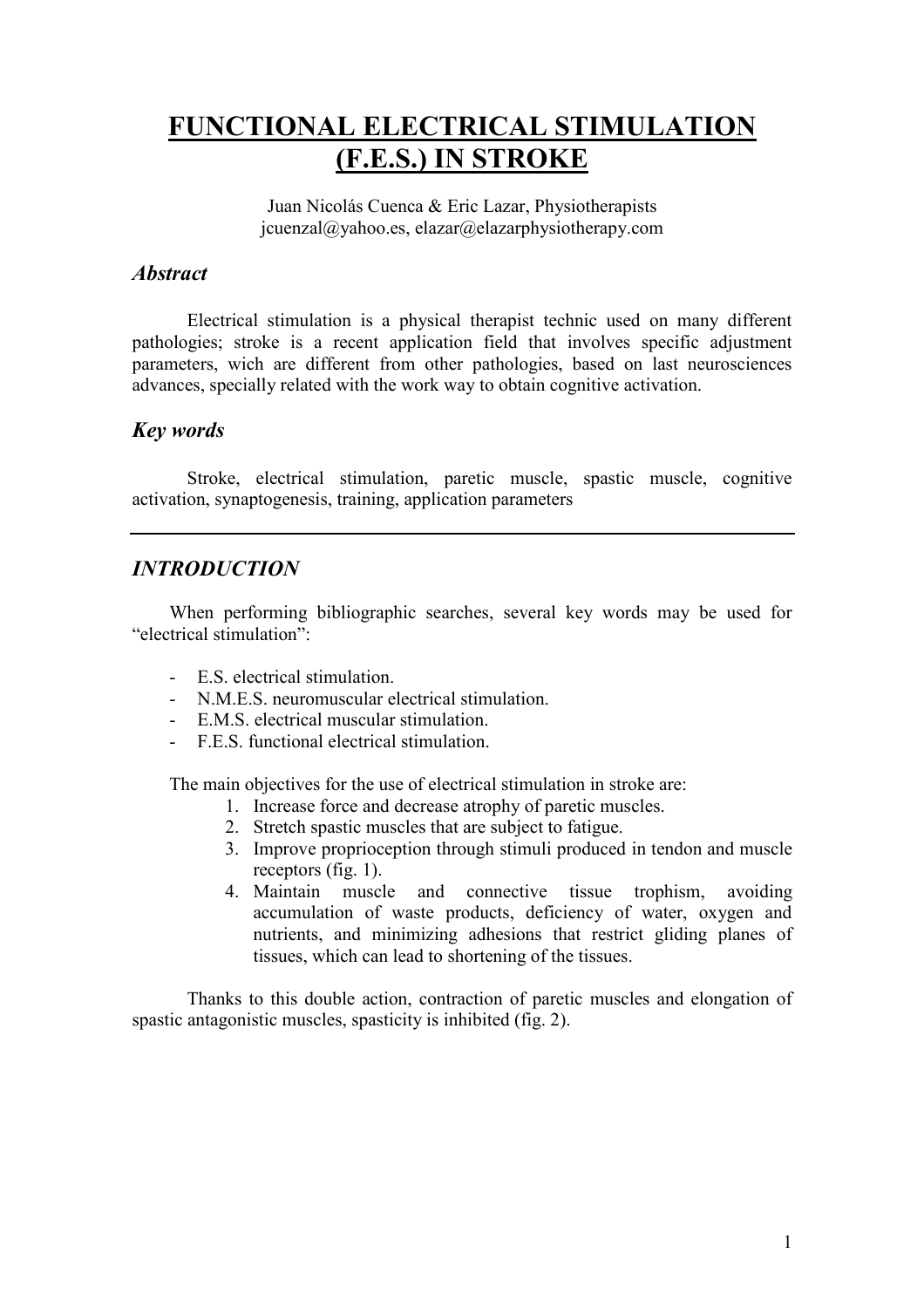

.

Fig. 1 The tendon and muscle receptor



Fig. 2 The reciprocal inhibition mechanism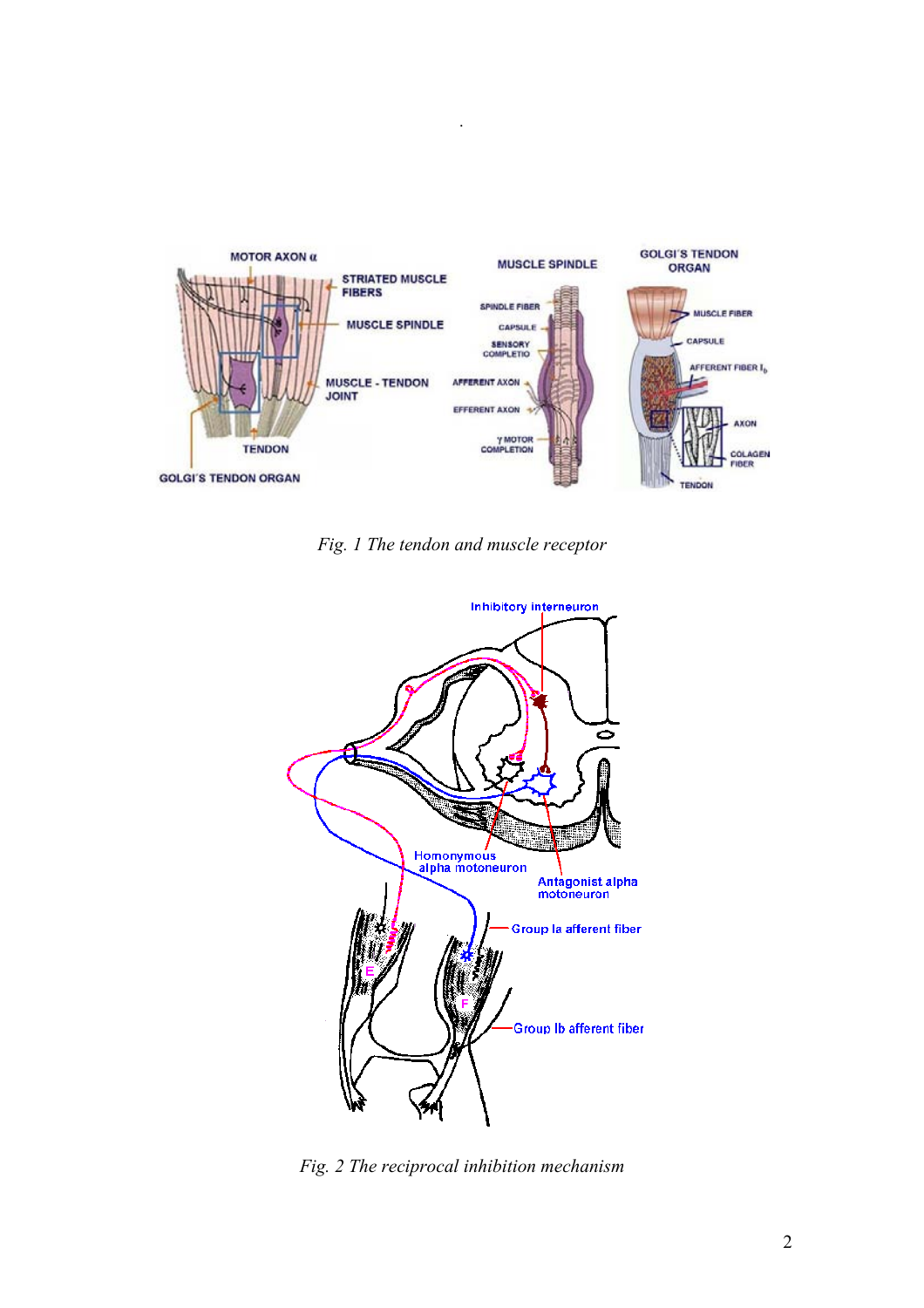#### Kotz theory (Russian stimulation)

Based on 2500 Hz being the best frequency to stimulate the muscle, according to the following mathematical formula (fig. 3).



Fig. 3 The pulse unit.

However, no system in the body functions at such a high frequency; only spinal cord glia contain fibers sensitive to vibration at 750 Hz, although the average is 128 Hz., In general, muscle fibers respond to frequencies at 20 Hz (slow-twitch fibers) to 80-150 Hz (fast-twitch fibers). Therefore, there is a conflict between the 2500 Hz proposed by Kotz and the frequencies of physiological systems; muscle metabolism is not prepared to adapt such a high frequency.

On the other hand, on average a muscle fiber has energy reserves, in the absence of water and oxygen, to produce 100,000 action potentials; therefore, after 40 s at 2500 Hz, the cell has no energy remaining. During an intense contraction, the muscle utilizes its own reserves since blood transport of food and oxygen is almost completely interrupted; so at a maximal contraction of 25-40 s the muscle will stop responding to the stimulus.

Also, nerves have a physiological stimulus frequency; if a very high stimulus is applied (2500 Hz o 1000-4000-8000 Hz, whatever), the motoneurons will try to sustain this frequency for a few seconds; but, since this is impossible, end up functioning at their own physiological frequency (fig. 4).



Fig. 4 Nerve fibers work frequency.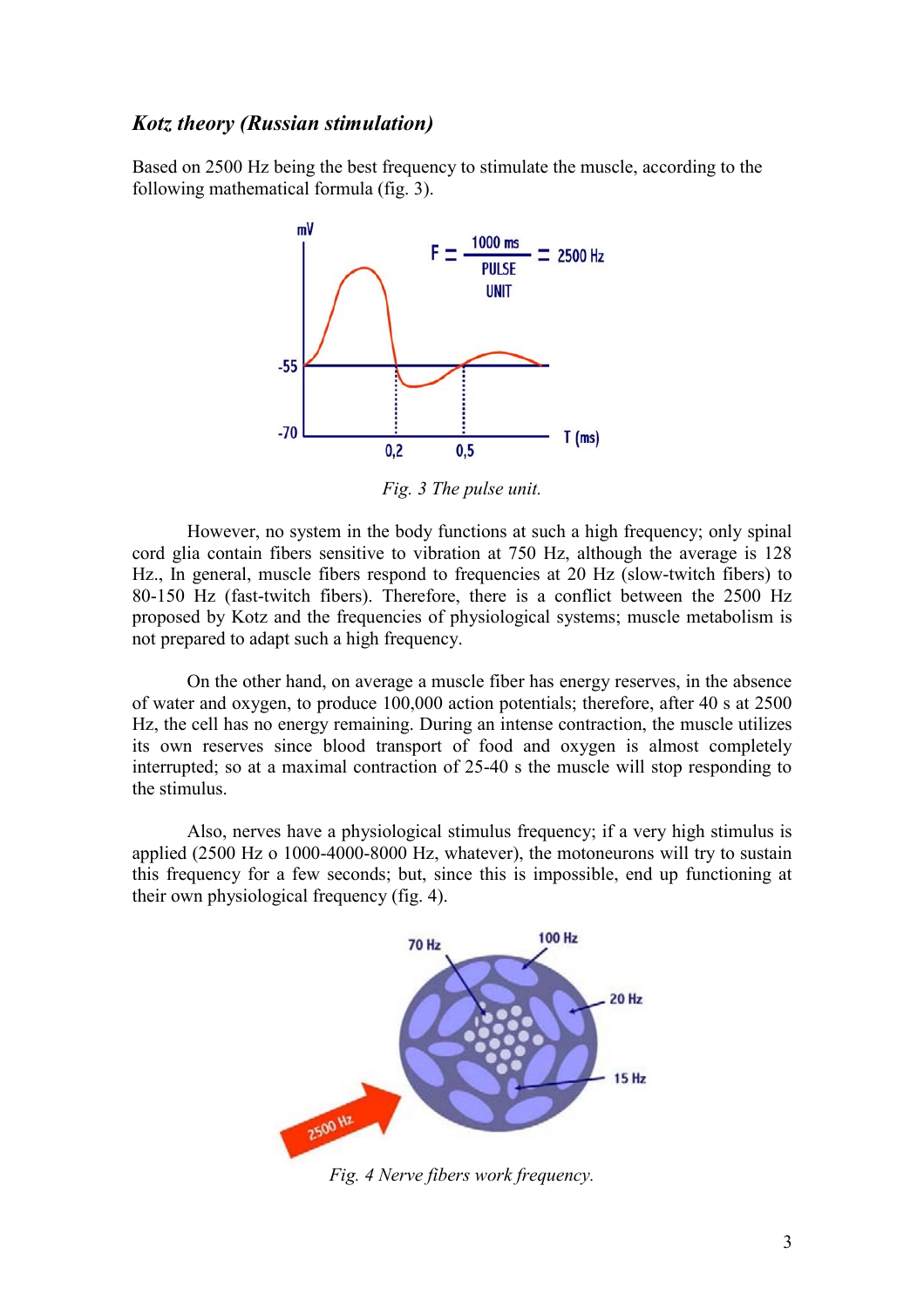Another problem is that if there are no pauses in the applied current, time is not allowed for the nerve to repolarize; so if a current of 2500 Hz is used, the frequency must be modulated to generate these pauses (fig. 5).



Fig. 5 The modulated frequency.

The predominance of slow or fast-twitch fibers gives its name to a muscle when one of the two contains a percentage above 70% (Jonson). With training, it's possible to convert super fast fibers to others which are slightly faster or slower; but it is impossible to directly change type I fibers to type IIb and vice versa.

It's the proportion between type IIc and IIa fibers that determines more focus on force or endurance (fig. 6).







Fig. 6 Different types of afferent fibers.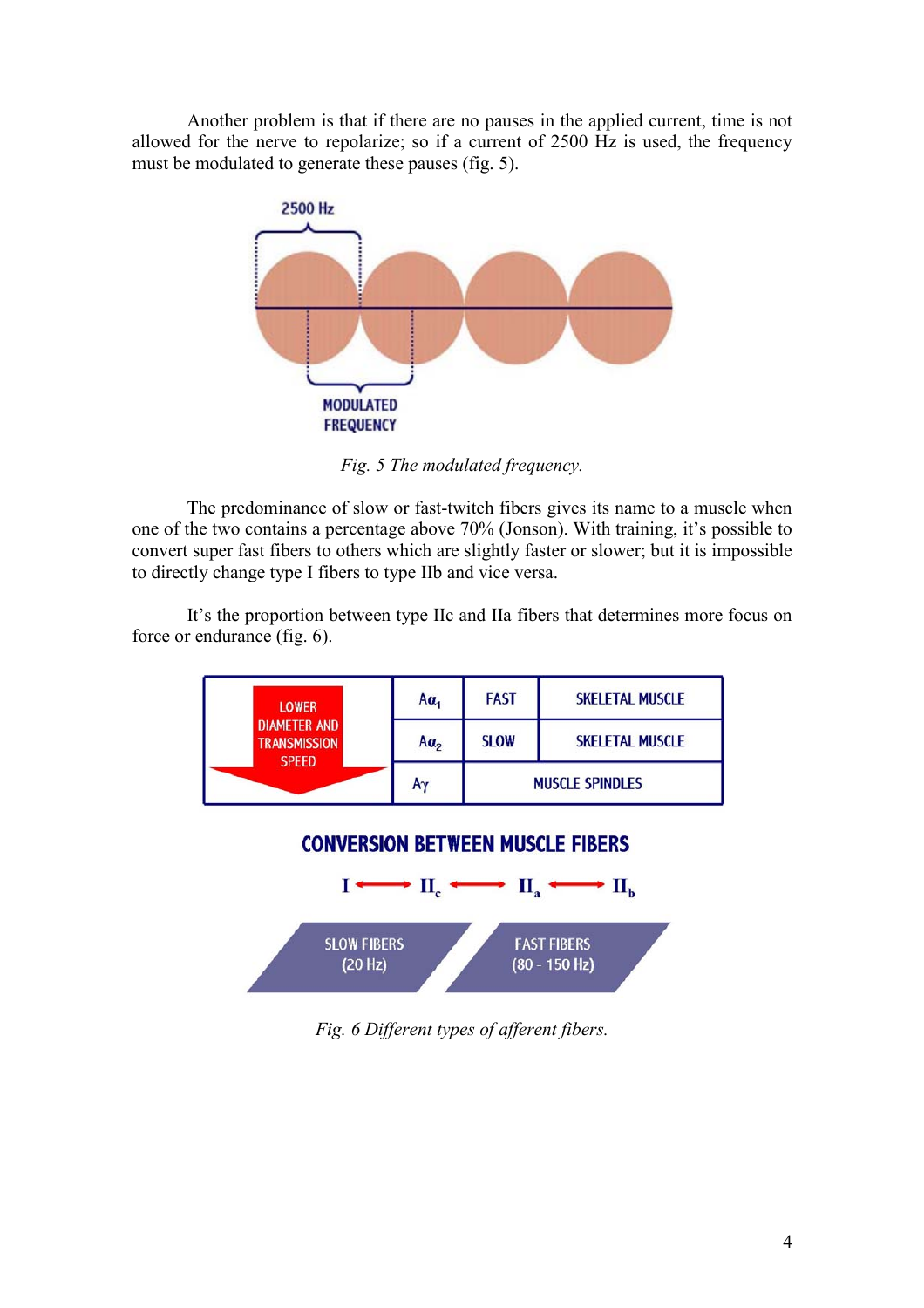# APPLICATION PRINCIPLES

Several factors must be taken into account when applying electrical stimulation:

1. The voluntary contraction depends on the size principle; that is, first the slowtwitch fibers are recruited, then the fast-twitch fibers are recruited according to the force production needed. (fig. 7).



Fig. 7 Henneman´s principle.

2. Nearly all of the movement generators are in the spinal cord, but cortical activity is fundamental in motor control; for this reason it is fundamental to observe the movement produced (fig 8).



Fig. 8 The cortical generators.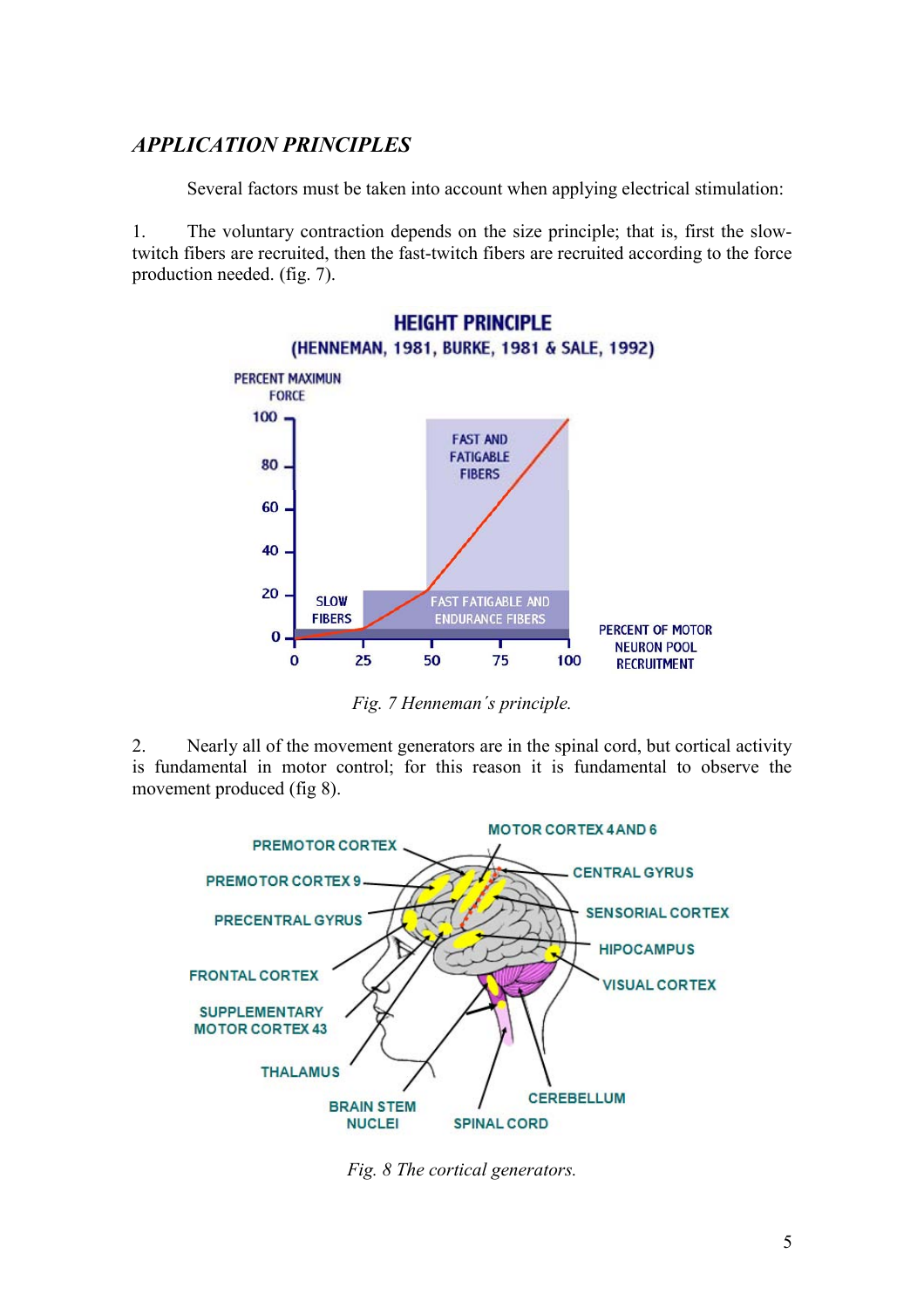3. Cortical activity, through concentration, is also fundamental to optimize muscle performance; hence it is very important to pay attention to the stimulus and try to execute voluntary movement that electrical stimulation induces. Only by paying attention to the stimulus, changes are produced at the cortical level through synaptogenesis (fig. 9).



Fig. 9 The brain tissue in normal situation.

In the damaged area, brain neuroplasticity can provoke very fast changes, with a neuronal growth between 1 and 400 mm daily (fig. 10).



Fig.10 Synaptogenic growth.

Thanks to this learning capacity, the cortex can experience extensive changes within its own structure (fig. 11 and fig. 12).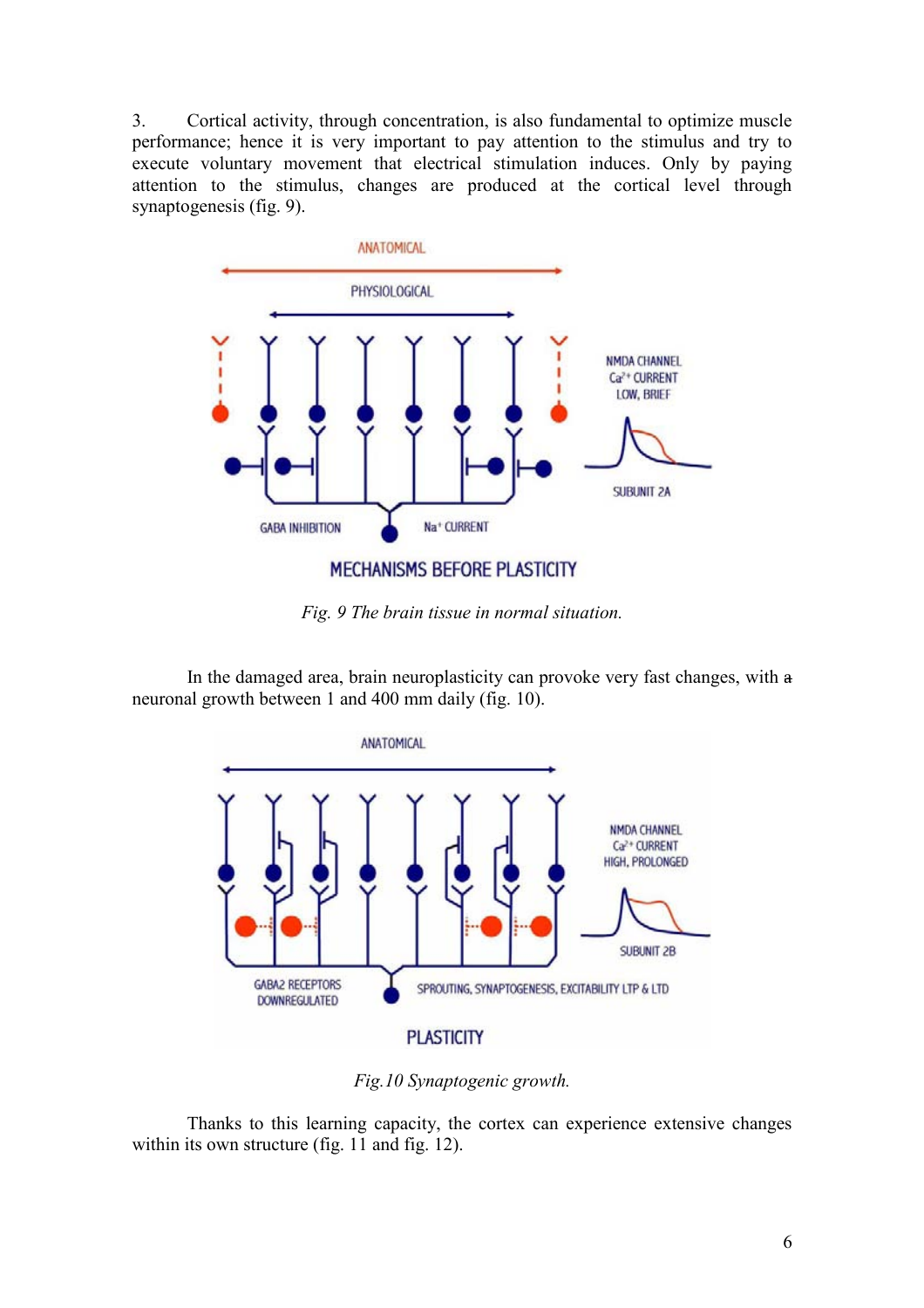

Fig.11 Growth of brain hand muscle representation after a stroke trhought cognitive training.



Fig. 12 The cognitive training can modify the cortex structure and interconnections.

To some extent, mental representation is as important as movement execution (fig.13) and, without it, the movement will be pathological; for this reason it is very important during the electrical stimulation session to request that the patient sense the movement caused by the current and try to execute it. Even if the patient does not achieve it, this mental visualization process provokes motoneuron recruitment at the cortical and spinal cord levels (fig. 14).



#### THE HAND MOVES THE ROBOT

Fig.13 Traditional motor control representation.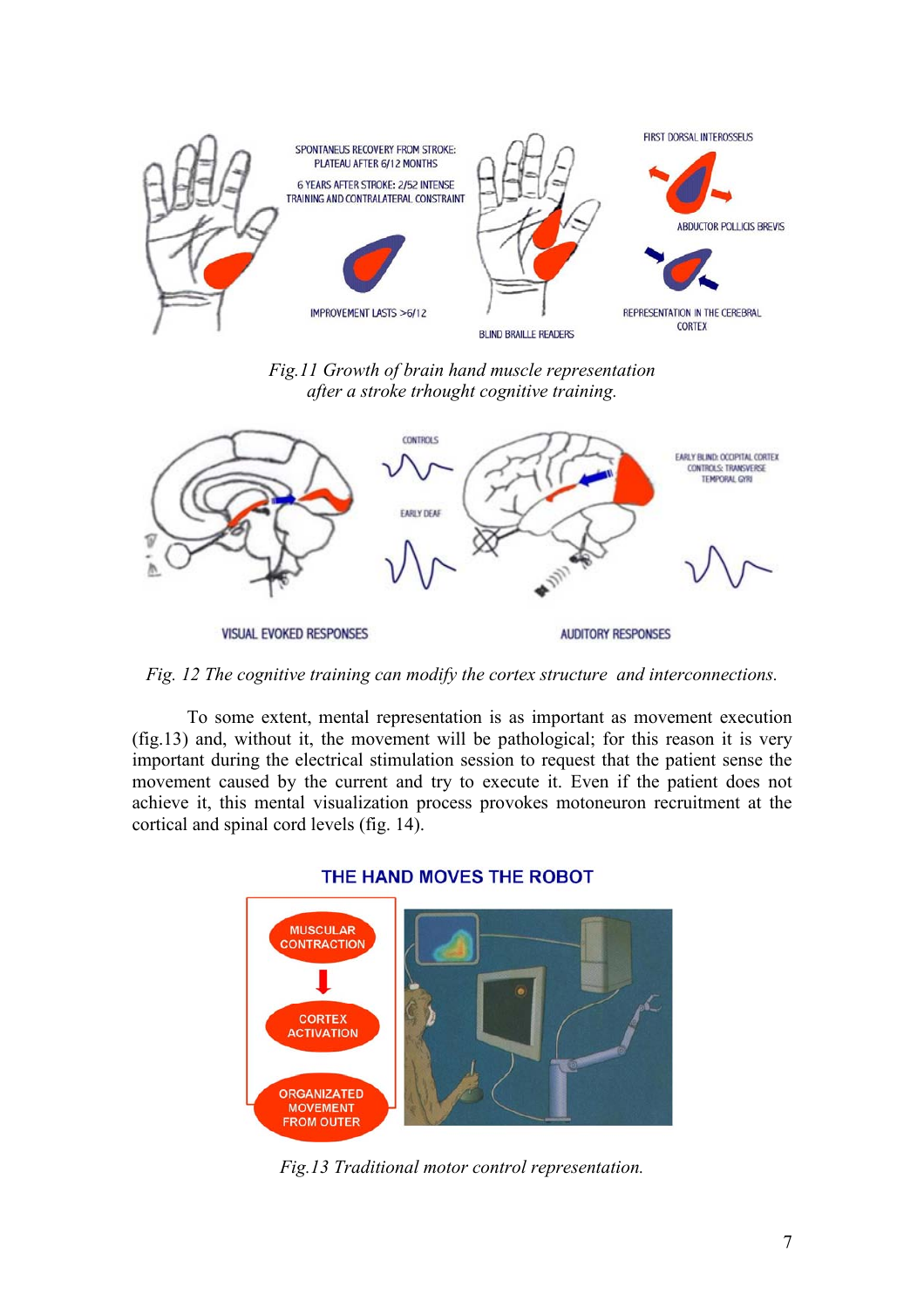#### THE MIND ALSO MOVES THE ROBOT



Fig.14 Present motor control representation.

4. Voluntary contraction is asynchronous (concept of space summation). In other words, the number of fibers recruited is determined by the size principle, according to the desired force. Electrostimulation is synchronous, meaning one pulse provokes a simultaneous contraction of all the muscle fibers (100% recruitment). Electrical stimulation is not physiological, so voluntary contraction must always be combined with electrostimulation.

5. Voluntary contraction is more fatiguing than electrical stimulation at both the cardiovascular and nervous levels (neurotransmitter fatigue); this can be useful since stroke patients tend to suffer from associated cardiovascular problems. Electrostimulation is only more fatiguing than voluntary contraction at the energy consumption level (ATP use).

6. Voluntary contraction produces a stronger contraction than electrical stimulation (it generates only 20-30% of voluntary maximum force). This is due to the fact that voluntary contraction provokes not only the contraction of a single muscle, but of an entire muscular chain, in addition to generating a complex nervous activity. Meanwhile, electrical stimulation only causes hypertrophy at the level of the sarcomeres (structural training) (fig. 15), but it doesn't influence coordination processes (functional training).



Fig. 15 Sarcomere structure.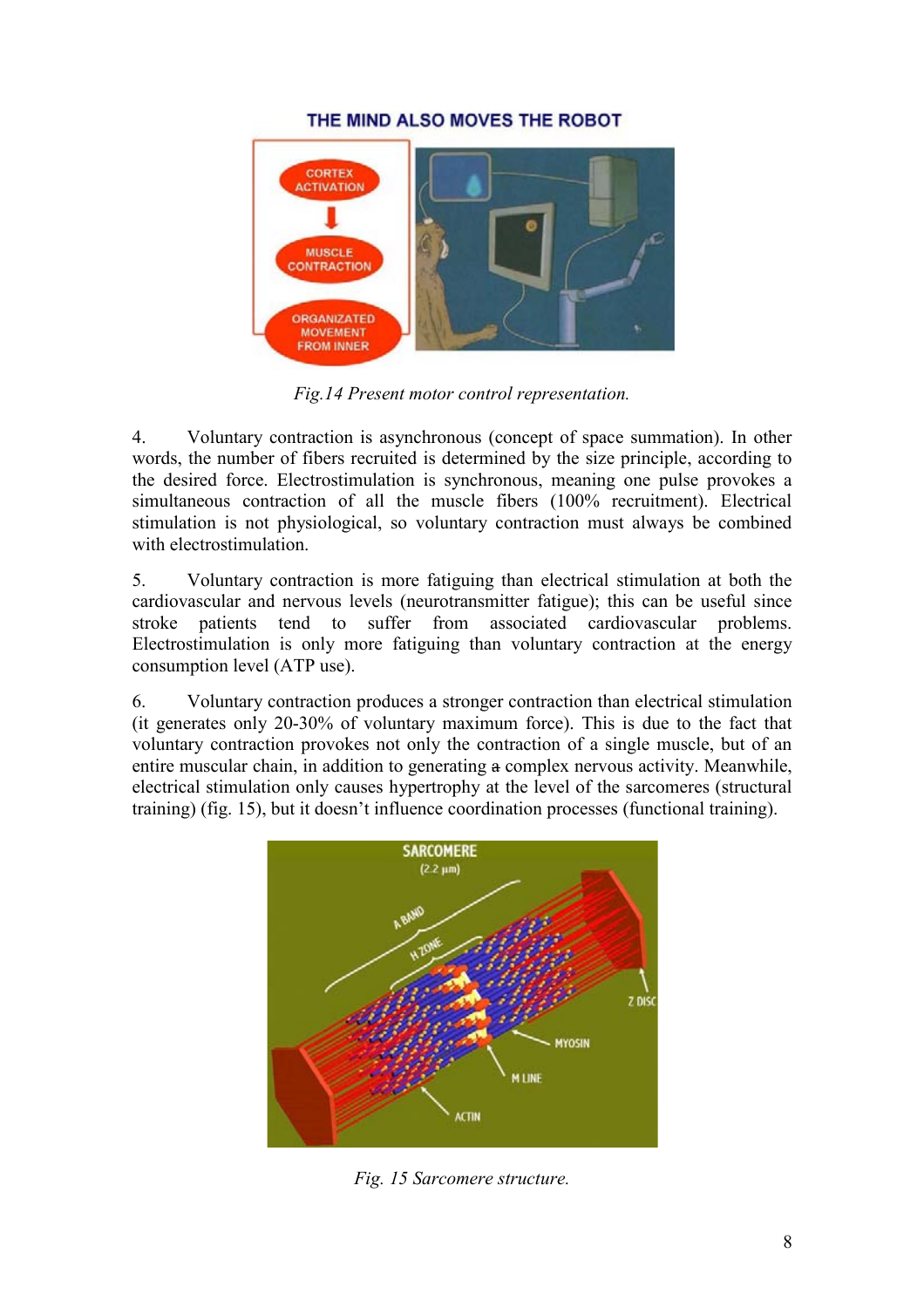Therefore, it is very important to have the patient try to contract the muscle at the same time it is stimulated;, moreover, after the session it is important to perform activities of daily living (ADLs) that involve the stimulated muscles within 10 minutes after ending the session (cognitive training).

7. The frequency of 33 Hz (or a range between 30 Hz and 35 Hz) provokes muscle tetanization. As the frequency increases, the force of contraction also increases as faster, but more fatigable, muscle fibers are recruited. As a result, the muscle fatigues and claudicates (fig. 16).



Fig. 16 Electrical stimulation muscle response.

8. When the electrical stimulus reaches the nerve, it first penetrates the most peripheral and superficial fast-twitch fibers and, as the intensity is increased, deeper and slower fibers are activated. So electrical stimulation provokes first the activation of fasttwitch fibers, and later the slow fibers. This is the reverse of the physiological process: first slow-twitch fibers are activated, and then the fast-twitch fibers are progressively recruited. In other words, voluntary contraction provokes activation of muscle fibers (motor units) in order from smallest to largest (Henneman's Size Principle). During a contraction, first the slow the small  $\alpha_2$  units are recruited, then the fast  $\alpha_1$  fibers for very intense contractions. Under normal circumstances, we primarily use slow-twitch fibers, and only use fast-twitch fibers for intense contractions. Electrical stimulation allows, precisely, recruitment of fast-twitch fibers that we normally don't use (fig. 17).



Fig. 17 Electric stimulus action on nervous fibers.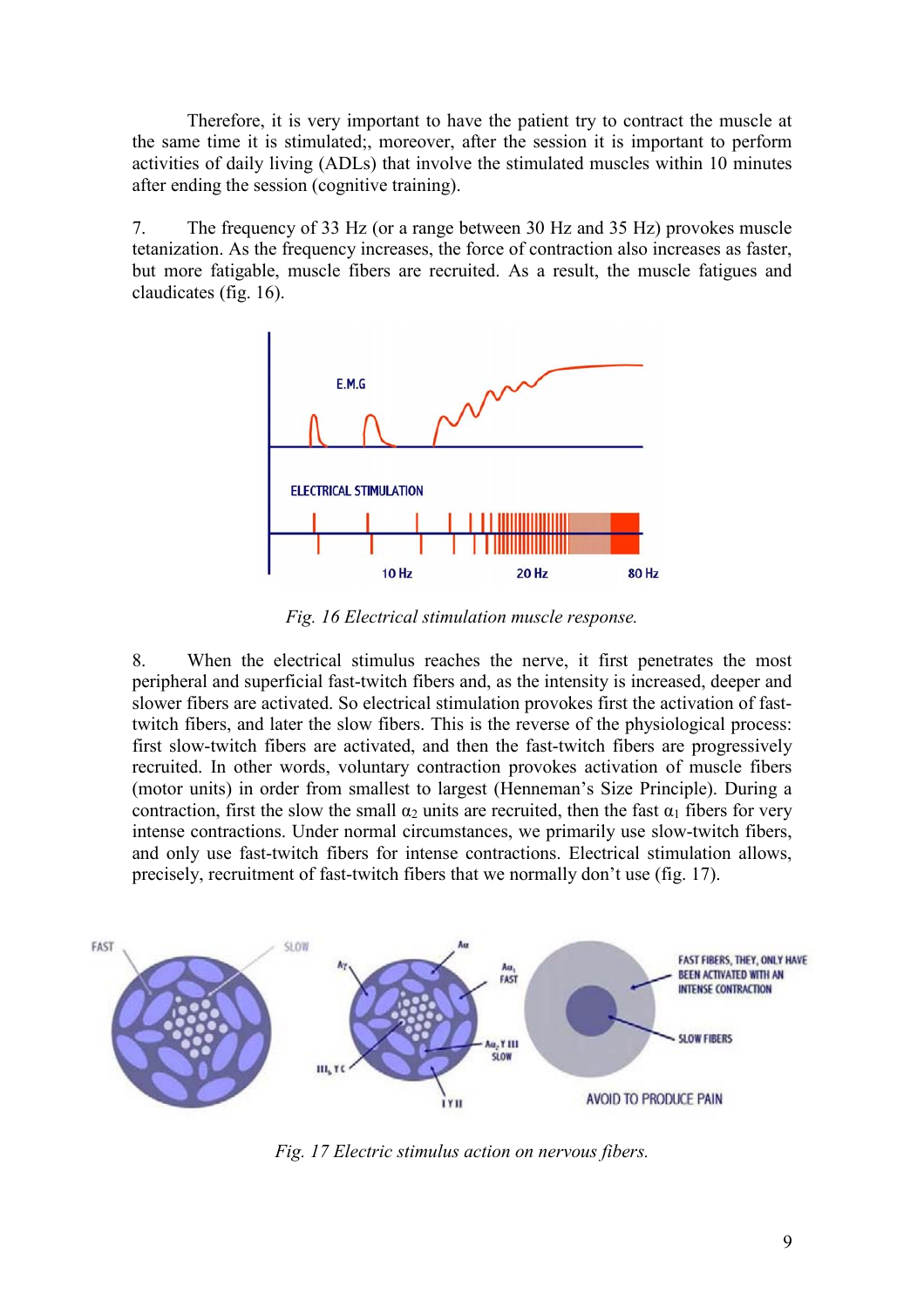This characteristic of electrical stimulation subjects the muscle connective tissue to a great deal of tension, restoring gliding planes and improving metabolism.

9. Electrodes are generally placed on the motor points. A motor point is a macroscopic point, and there is one in each muscle belly. It is the point where the nerve crosses the muscle fascia to divide into millions of axons that terminate at their own end plate; this point is usually located in the middle of the muscle belly and coincides with the most prominent part of muscle; in the stroke patient, this point is identified by moving the electrode over the zone where we believe the motor point is located, until we achieve an optimal contraction (fig. 18).



Fig. 18 The motor end-plate.

10. Associate the electrical and the voluntary contractions through a greater sensation of muscle tension but a lesser sensation of current; this permits greater intensity and more comfort (or "less discomfort").

11. Avoid electrically stimulating a shortened muscle because it is more painful and it does not allow the fascia to increase in volume while producing the contraction; so it is generally preferable to place the joint in a position in which the involved muscle is slightly stretched.

## APPLICATION PARAMETERS

1. The work frequency used is 33 Hz (or a range between 30 Hz and 35Hz) to activate type I slow-twitch fibers (red and small), that work during aerobic and slow training. 33 Hz reduces atrophy because the slow-twitch fibers are the first to atrophy due to their need to be always active (fig. 19).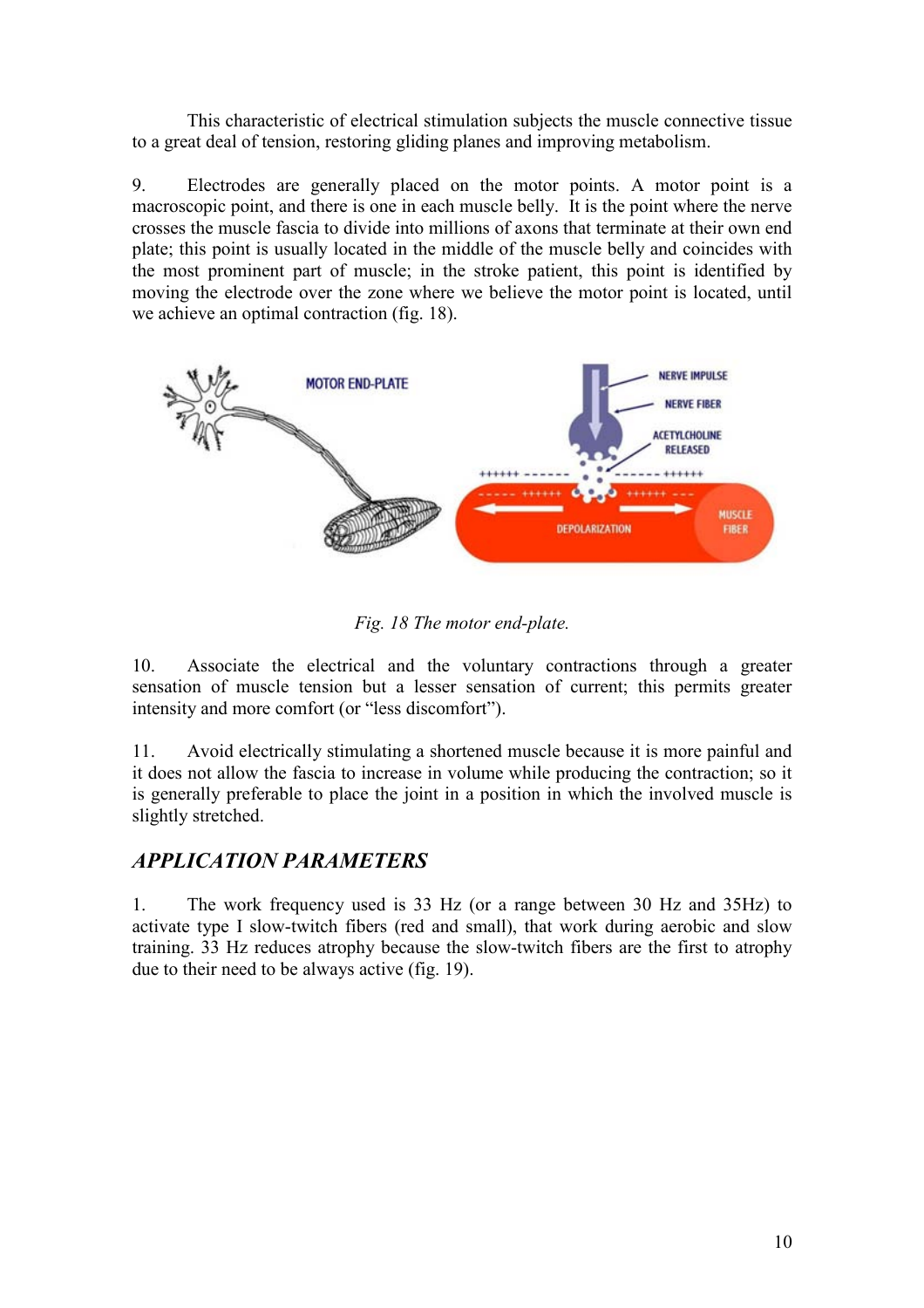

Fig. 19 Work frequencies in differents types of fibers.

2. The stimulus must never be painful (comfort concept), so we use symmetrical or asymmetrical biphasic rectangular impulse. Biphasic, as opposed to monophasic, impulses are used to decrease the risk of chemical burns at the electrodes, allowing greater intensities and longer application times (fig. 20).



Fig. 20 Different types of pulses used.

3. The longest pulse time possible is selected (between 350 and 450 µs, depending on the machine) so that only the paretic fibers contract, and so that they don't adapt to the stimulus.

4. The intensity must be high but not painful; it has been observed that there is a limit to the intensity of contraction; the impulses that exceed this maximum only generate pain (fig. 21).



Fig. 21 Intensity used in electrical stimulation.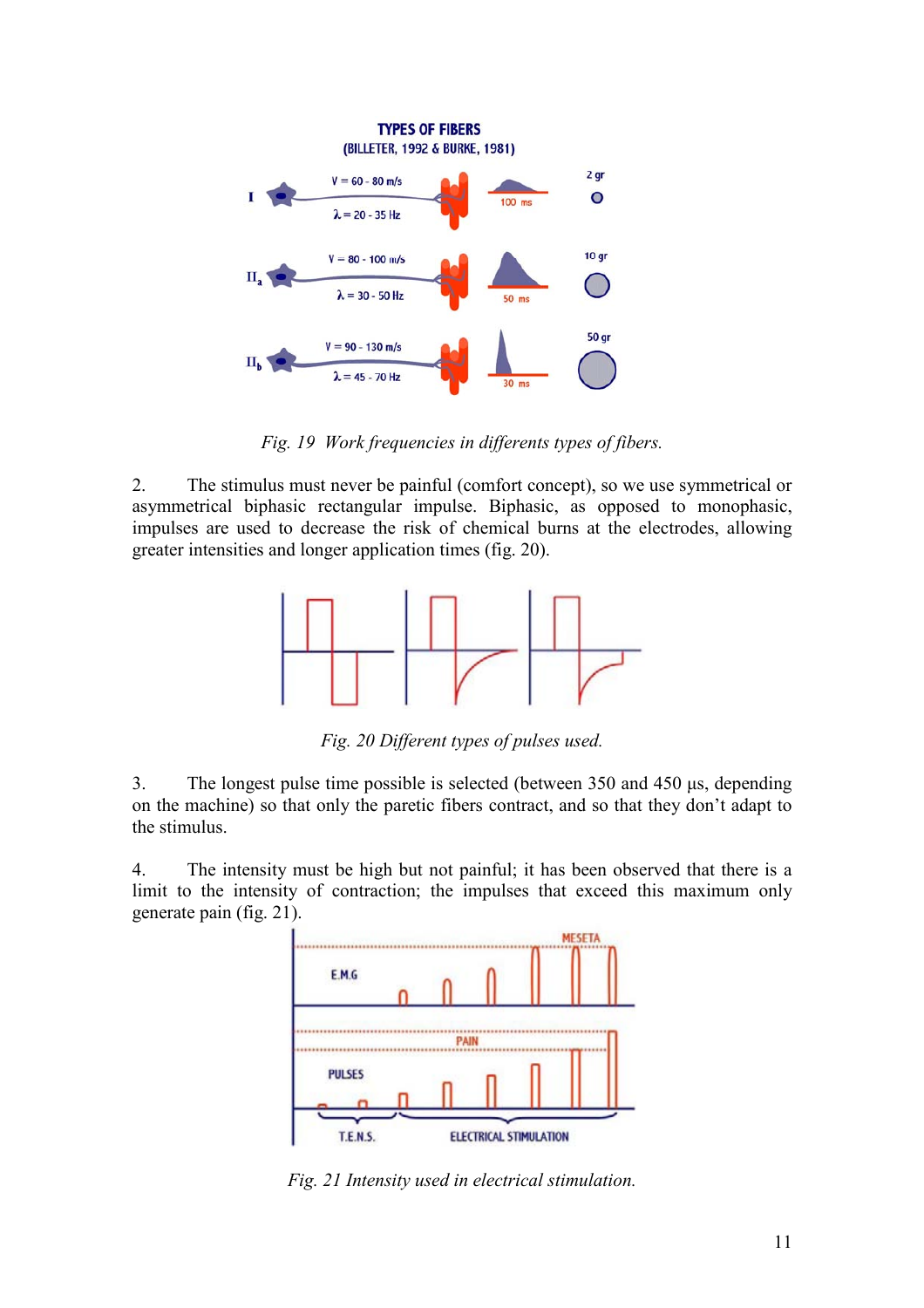5. In the stroke patient, impulse trains are constructed with long work (on) times, and, moreover, progressive ramping of the impulse as long as possible spasticity (in my own practice, 5 to 10 seconds is enough); also, the "off time", between each train, must be double the "on time", because the paretic muscles need greater time for recovery (fig. 22).



Fig. 22 Making the impulse trains.

6. The electrodes are placed to our preference, with the objective being that we generate a good contraction that is as comfortable as possible. The most appropriate muscles are:

- On the one hand, on supraspinatus (fig. 23) or infraspinatus muscles (fig. 24), and on the other hand on the posterior deltoid muscle; the objective is to involve the glenohumeral joint, that tends to be subluxed inferiorly; it is important to look for the placement that generates the best contraction, without provoking shoulder elevation by the upper trapezius.



Fig. 23 Placing on supraspinosus and posterior deltoid.



Fig. 24 Placing on infraspinosus and posterior deltoid.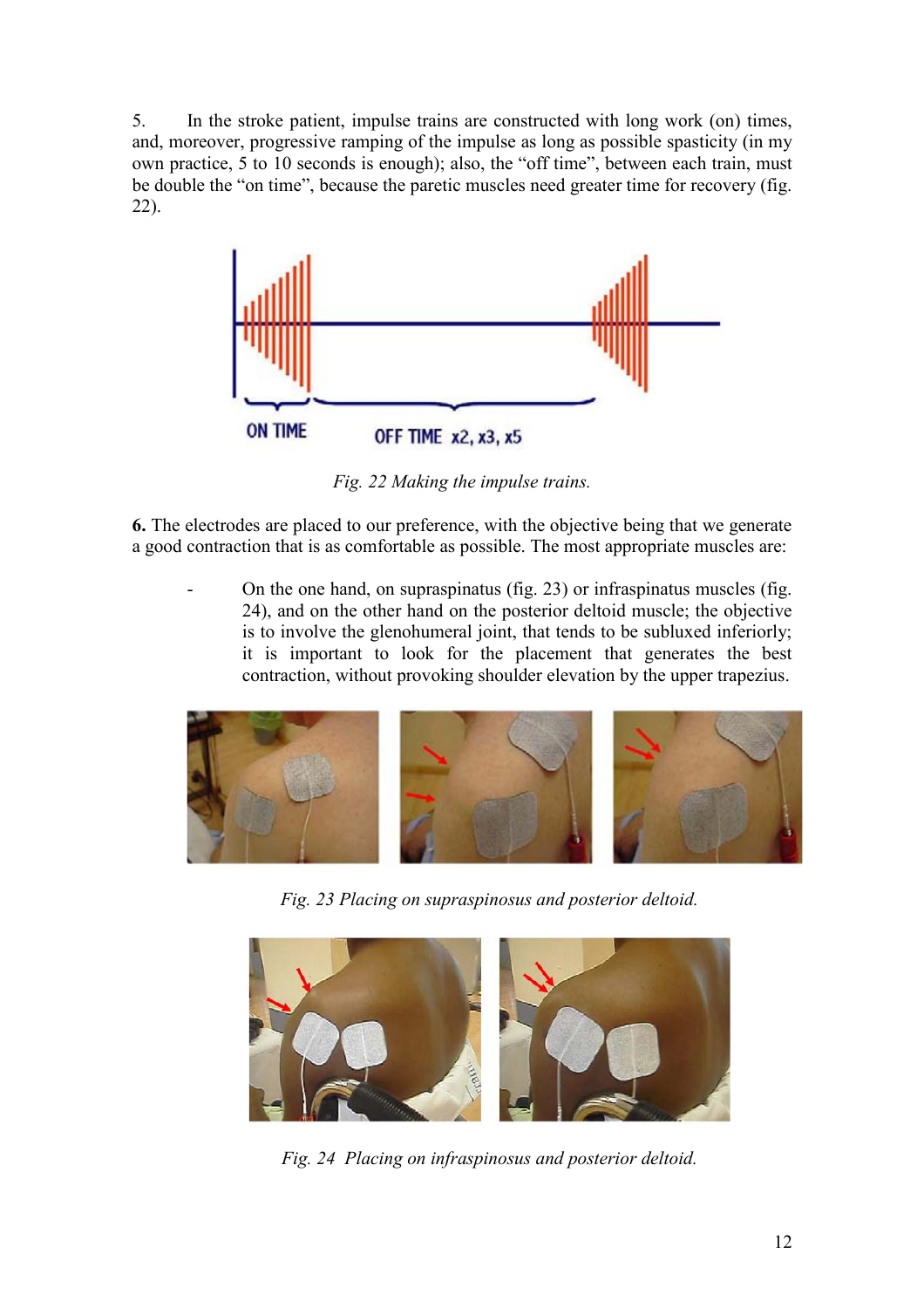- On the extensor muscles of the wrist,one electrode on the lateral epicondyle and the other on the lateral aspect of the forearm (fig. 25), or on the radial nerve point, about 10 cm above the lateral epicondyle (fig. 26); the objective is to activate extension of the wrist and to avoid edema formation; again we try to obtain the best contraction with extension and radial (not ulnar) deviation of the wrist.



Fig. 25 Placing on forearm.



Fig. 26 Placing on radial nerve point.

- On the opponens pollicis muscle, one electrode over the thenar eminence, and the other over the middle of the carpal tunnel to stimulate and activate the median nerve (fig. 27); the objective is avoid atrophy and fibrosis of the first interdigital commissure. Avoid wrist and finger flexion since it reproduces the patient's pathology.



Fig. 27 Placing on opponens pollicis muscle.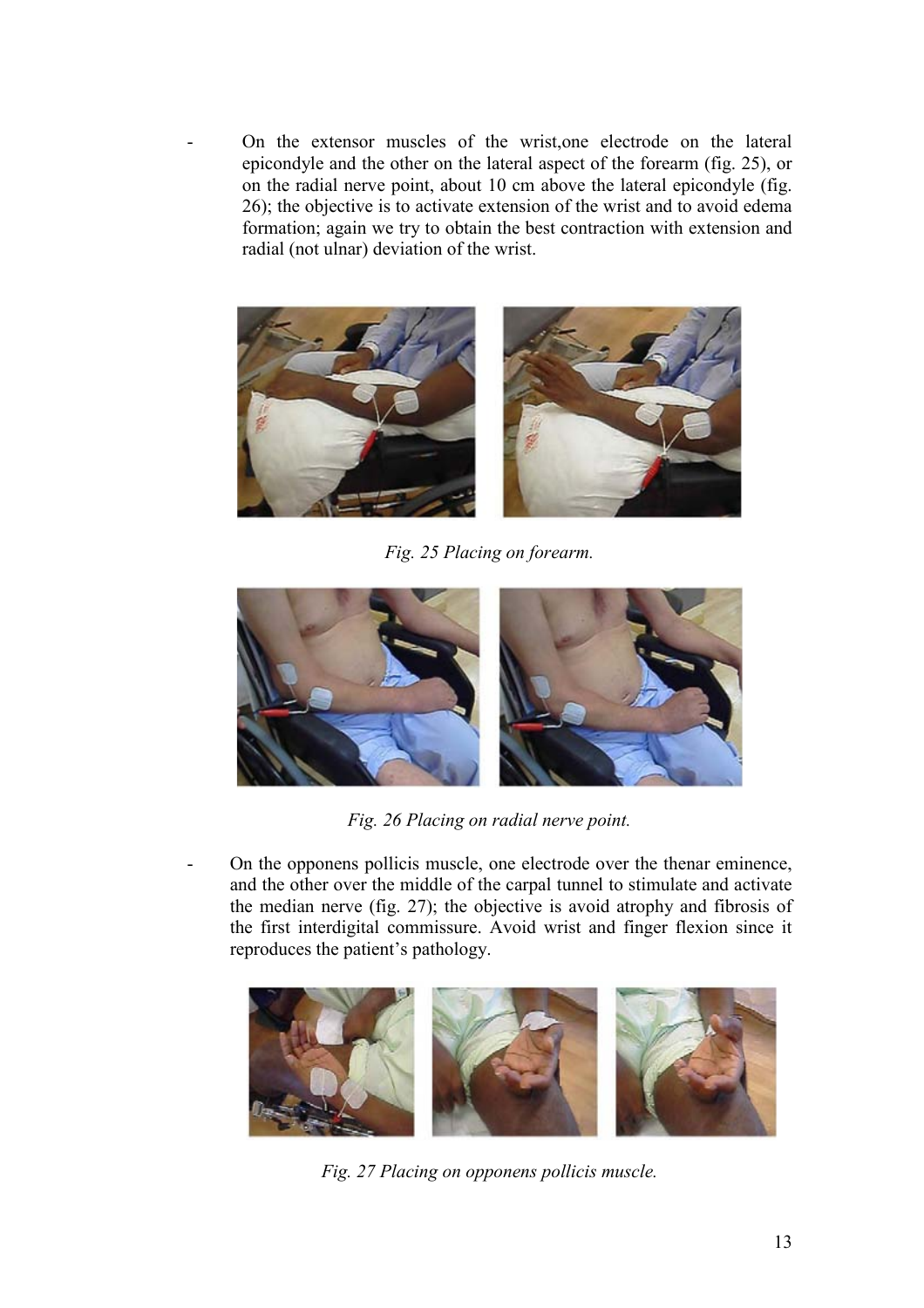- On the peroneus longus and peroneus brevis muscles (fig. 28); the objective is to activate them and to avoid dragging the foot during gate. Try to provoke ankle dorsiflexion and eversion, never foot inversion since it activates the tibialis anterior muscle, reproducing the pathology.



Fig. 28 Placing on peroneus longus and brevis muscles.

6. The typical session lasts 30 minutes daily; it is preferable to apply electrical stimulation immediately after the manual training of paretic and spastic muscles to take advantage of the learning that took place in the nervous system.

## **CONCLUSION**

Electrical stimulation in the stroke patient is an efficient tool for the maintenance of muscle trophism, helping to reduce the appearance of edema and fibrosis in paretic muscles, and allowing the patient voluntary access to these muscles when combined with cognitive activation.

## BIBLIOGRAPHY

- Alon G, Levitt AF, McCarthy PA. (2007) Functional electrical stimulation enhancement of upper extremity functional recovery during stroke rehabilitation: a pilot study. Neurorehabil Neural Repair. May-Jun;21(3):207-15. Epub 2007 Mar 16.
- Berner YN, Lif Kimchi O, Spokoiny V, Finkeltov B. (2004)The effect of electric stimulation treatment on the functional rehabilitation of acute geriatric patients with stroke--a preliminary study. Arch Gerontol Geriatr. Sep-Oct;39(2):125-32.
- Bhatt E, Nagpal A, Greer KH, Grunewald TK, Steele JL, Wiemiller JW, Lewis SM, Carey JR. (2007) Effect of finger tracking combined with electrical stimulation on brain reorganization and hand function in subjects with stroke. Exp Brain Res. Oct;182(4):435-47. Epub 2007 Jun 12.
- Blickenstorfer A, Kleiser R, Keller T, Keisker B, Meyer M, Riener R, Kollias S. (2008) Cortical and subcortical correlates of functional electrical stimulation of wrist extensor and flexor muscles revealed by fMRI. Human Brain Mapp. Mar 14. [Epub ahead of print].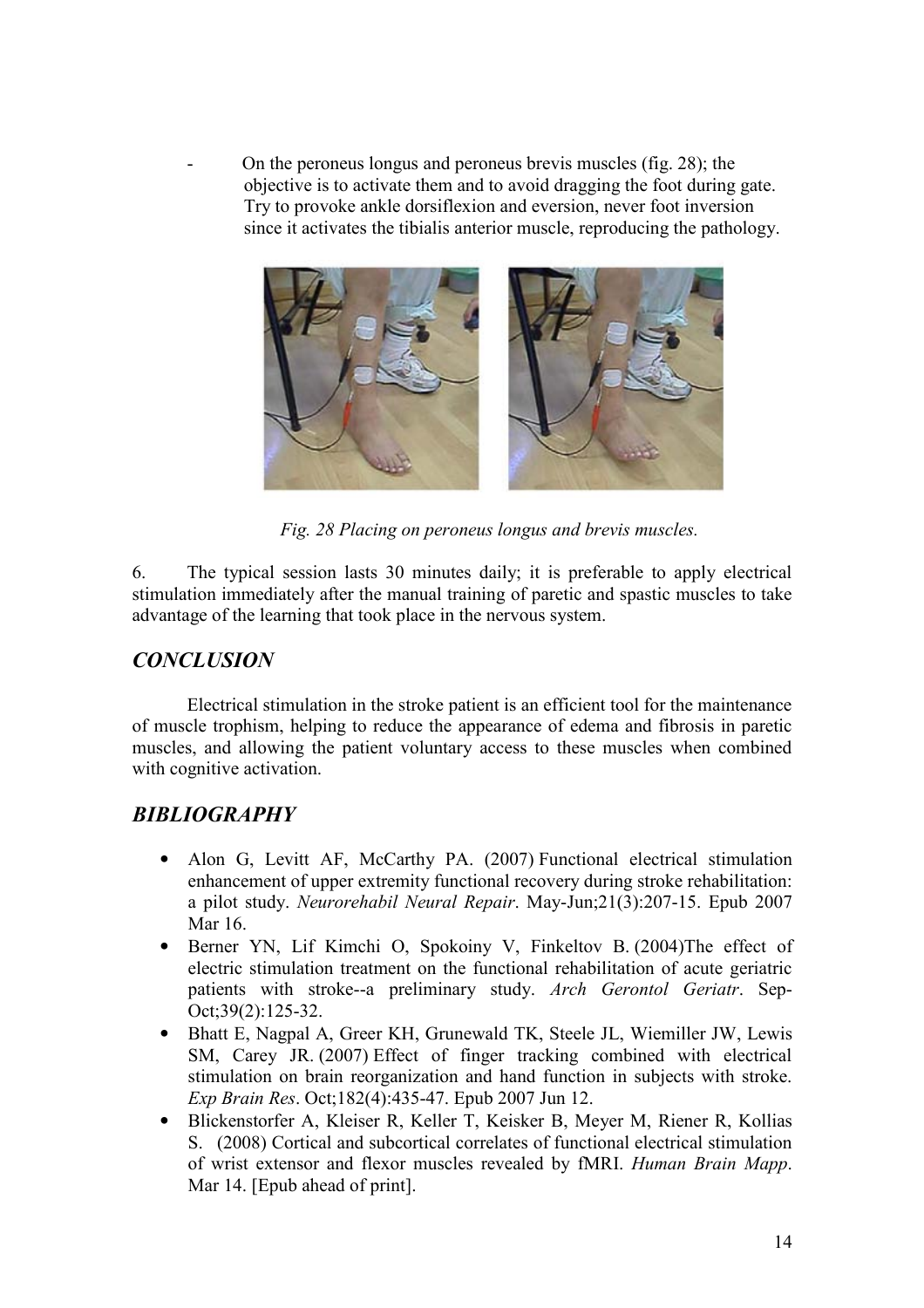- Chiou YH, Luh JJ, Chen SC, Chen YL, Lai JS, Kuo TS. (2007) Patient-driven loop control for hand function restoration in a non-invasive functional electrical stimulation system. Disabil Rehabil. Oct 9:1-7. [Epub ahead of print]
- de Kroon JR, IJzerman MJ, Lankhorst GJ, Zilvold G . (2004) Electrical stimulation of the upper limb in stroke: stimulation of the extensors of the hand vs. alternate stimulation of flexors and extensors. Am J Phys Med Rehabil. Aug;83(8):592-600.
- Dunning K, Berberich A, Albers B, Mortellite K, Levine PG, Hill Hermann VA, Page SJ. (2008) A four-week, task-specific neuroprosthesis program for a person with no active wrist or finger movement because of chronic stroke. *Physical* Therapy. Mar;88(3):397-405. Epub 2008 Jan 10.
- Eskes GA, Butler B. (2006) Using limb movements to improve spatial neglect: the role of functional electrical stimulation. Restor Neurol Neurosci.24(4-6):385-98. Review.
- Hara Y. (2008) Neurorehabilitation with new functional electrical stimulation for hemiparetic upper extremity in stroke patients. Journal Nippon Medicine School. Feb; 75(1): 4-14. Review.
- Hedman LD, Sullivan JE, Hilliard MJ, Brown DM. (2007) Neuromuscular electrical stimulation during task-oriented exercise improves arm function for an individual with proximal arm dysfunction after stroke. Am J Phys Med Rehabil. Jul;86(7):592-6.
- Kimberley TJ, Lewis SM, Auerbach EJ, Dorsey LL, Lojovich JM, Carey JR. (2004) Electrical stimulation driving functional improvements and cortical changes in subjects with stroke. Exp Brain Res. Feb;154(4):450-60. Epub 2003 Nov 15.
- Knutson JS, Harley MY, Hisel TZ, Chae J. (2007) Improving hand function in stroke survivors: a pilot study of contralaterally controlled functional electric stimulation in chronic hemiplegia. Arch Phys Med Rehabil. Apr;88(4):513-20.
- Kottink AI, Hermens HJ, Nene AV, Tenniglo MJ, Groothuis-Oudshoorn CG, IJzerman MJ. (2008) Therapeutic effect of an implantable peroneal nerve stimulator in subjects with chronic stroke and footdrop: a randomized controlled trial. Physical Therapy. Apr;88(4):437-48. Epub 2008 Jan 24.
- Leung LY, Tong KY, Zhang SM, Zeng XH, Zhang KP, Zheng XX. (2006) Neurochemical effects of exercise and neuromuscular electrical stimulation on brain after stroke: a microdialysis study using rat model. Neurosci Lett. Apr 10-17;397(1-2):135-9. Epub 2005 Dec 27.
- Lisinski P, Huber J, Samborski W, Witkowska A. (2008) Neurophysiological assessment of the electrostimulation procedures used in stroke patients during rehabilitation. Int J Artif Organs. Jan;31(1):76-86.
- Meilink A, Hemmen B, Seelen H, Kwakkel G.(2008) Impact of EMG-triggered neuromuscular stimulation of the wrist and finger extensors of the paretic hand after stroke: a systematic review of the literature. Clinical Rehabilitation. Apr;22(4):291-305.
- Ng MF, Tong RK, Li LS. (2008) A pilot study of randomized clinical controlled trial of gait training in subacute stroke patients with partial body-weight support electromechanical gait trainer and functional electrical stimulation: six-month follow-up. Stroke. Jan;39(1):154-60. Epub 2007 Nov 15.